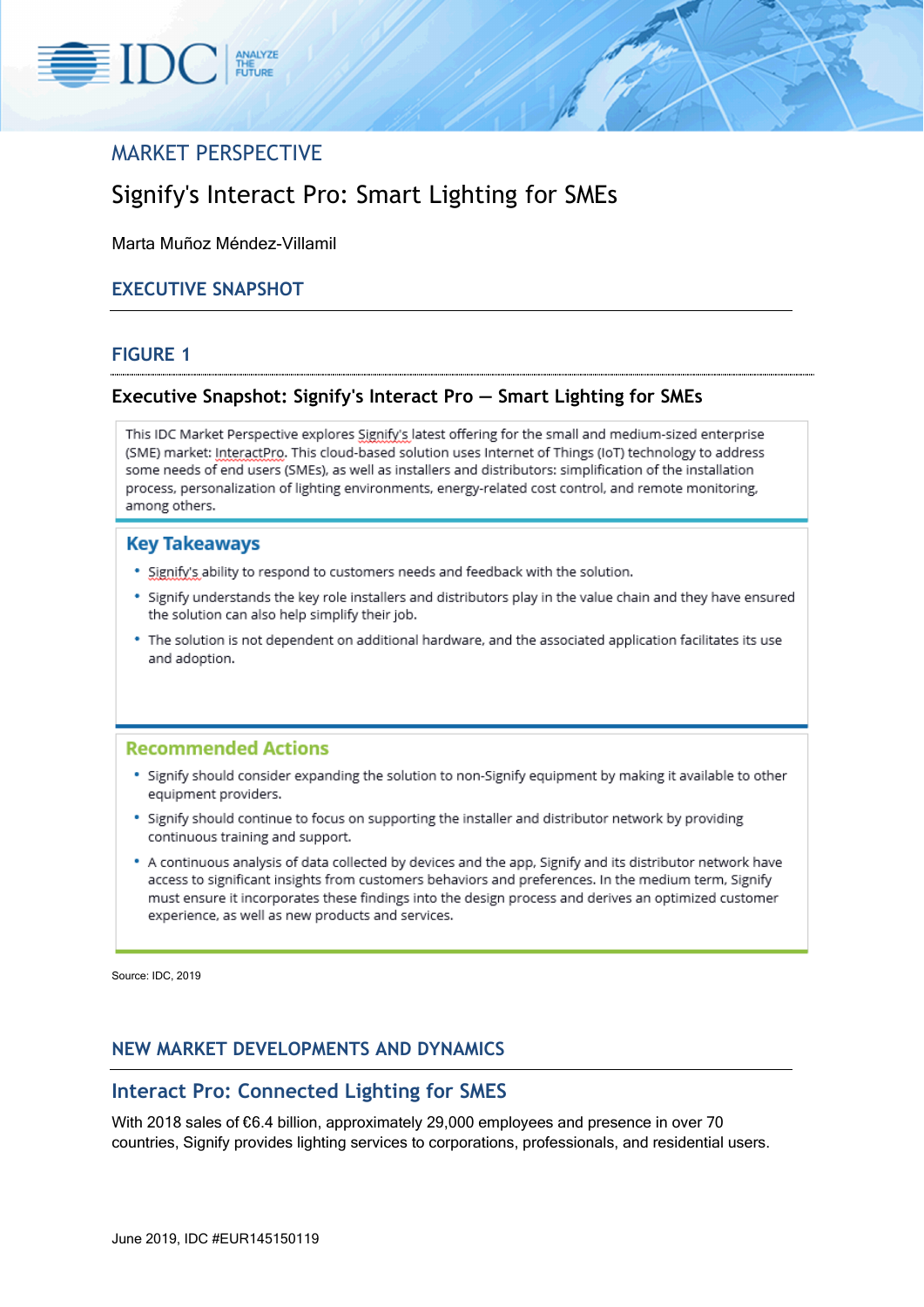Previously part of the Philips group, the organization became a separate company in 2016, listed on Amsterdam's Euronext Stock Exchange. The company continues to use the Philips brand for its products under an existing licensing agreement with Royal Philips. In May 2018, the company rebranded to Signify.

Signify's offer spans from professional lighting products and systems (including the platform, hardware, and software) for consumers and corporate customers to professional services (including maintenance, analytics, and other value-added services). Its connected lighting systems and data-enabled services offering operates under the Interact brand.

The Interact proposition uses IoT technology to provide smart lighting connected solutions to business owners. In particular, Interact Pro launched at the end of 2018 is aimed at SMEs and family businesses. The solution is the clear result of an organization listening to end users and channel partners to fulfill customer needs: Signify's electrical distributors urged the company to offer connected solutions as a response to requests from their own installers, which in turn were being asked by end businesses interested in what connected solutions could do for them.

### **ADVICE FOR THE TECHNOLOGY SUPPLIER**

### **Simplicity for Users and Installers**

According to IDC's 2018 IoT Decision-Maker Survey, budget constraints have become the secondlargest challenge to deploying an IoT solution — 21% of European organizations with less than 500 employees quote upfront costs as a challenge holding back or slowing progress on IoT deployments, and 19% mention ongoing costs such as connectivity and software fees related costs. Signify was particularly aware of the top limitations that SME organizations and electrical installers faced: cost limitations, need for simplicity of use, and easy installation. The need for simplicity includes simplicity of deployments — cable wiring can often be costly and invasive — and simplicity of maintenance, to reduce the need for qualified installers in the medium and long term.

To provide the simplicity required by this particular group of customers, Signify has devised Interact Pro: the first cloud-based solution for SMEs, offering wireless installation. This is important in an environment where minimizing the amount of necessary cables and wires and where simplification of the implementation and maintenance processes are welcome.

# **Simplicity of Installation: Key to its Success**

Signify has kept the installation process relatively simple, with installers placing the Interact Pro gateway and connecting it to the luminaire, power supply, and Ethernet (through the SME's existing router) by following a few simple steps.

In the case of retrofitted equipment, no additional hardware is needed. The sensors and switches do not require additional hardware either as they can be mounted simply wherever necessary (ceiling, wall, desk, etc.). Finally, the Interact Pro App runs on smartphones with iOS and Android.

By simplifying the installation process, Signify reduces the need for additional connectors, command boxes, and other items needed with previous systems (e.g., DALI, KNX). The cost of the gateway is in the hundreds of euros, which can be easily justified by cost savings related to the simplicity of the installation (no need to knock off walls, install cables, drill holes, etc.) and related value added to the new Interact Pro system and its benefits. Commissioning times can be reduced from two days to only a couple of hours, adding significant agility to customers' requirements.

The system has a limit of 50 accessories per gateway, with a maximum of 30 sensors within those 50. These specifications, however, should be sufficient for a great proportion of SMEs'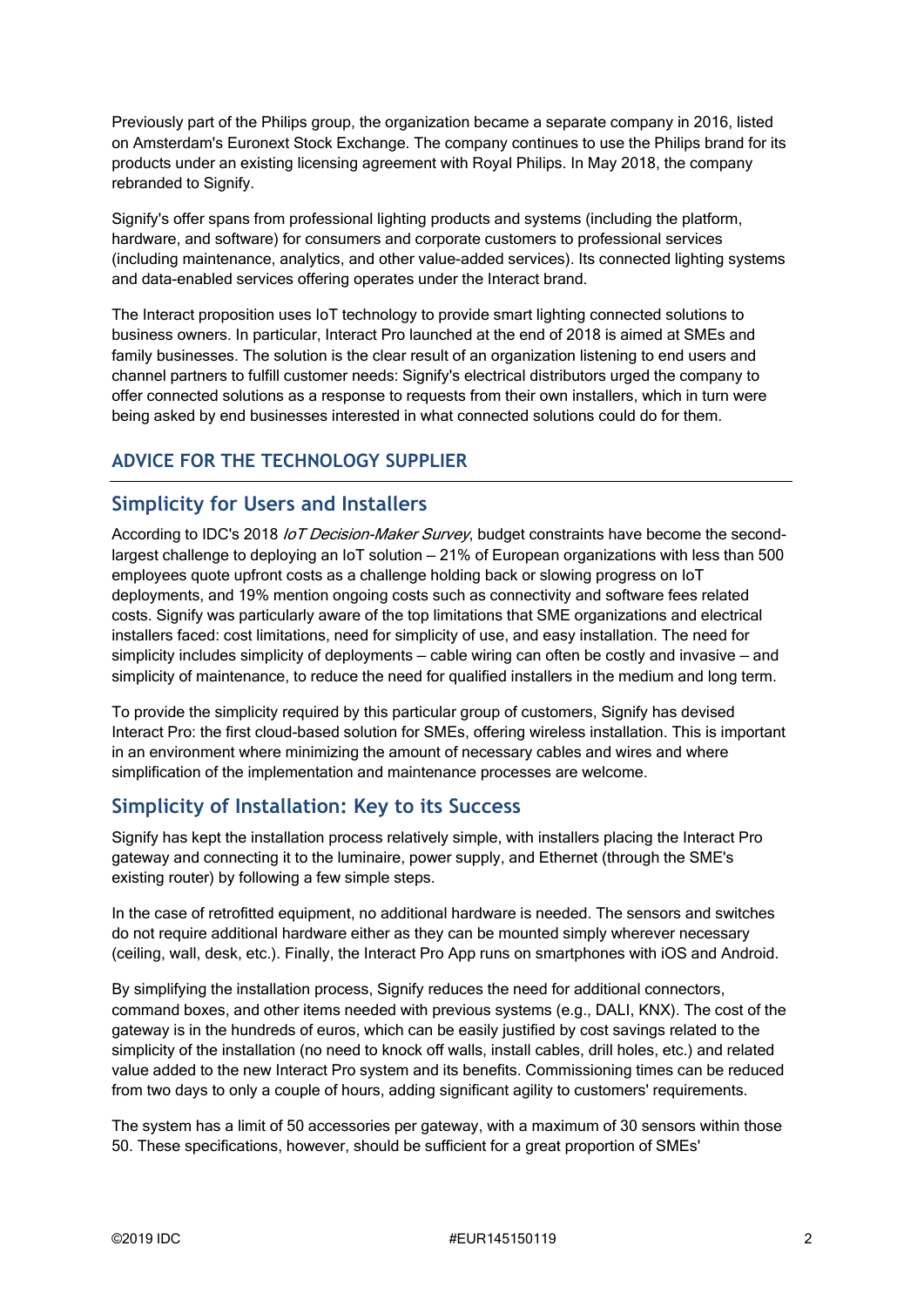requirements. The Interact Pro system also provides security capabilities beyond hooking up to the existing router: Interact Pro has its own security capabilities where there is a security check on the cloud every few seconds.

Finally, Signify has been heavily involved in providing a series of Interact checklists and guides for SMEs as a way of supporting the process and ongoing usage, as well as having invested heavily in training installers themselves to ensure they are fully equipped when bringing up solutions to the users. For this alone, Signify has created an online platform to provide modular training to installers on a regular basis, available worldwide.

Business owners have flexibility to select specific employees to access the business portal. These employees then gain control of lighting surrounding their desks/working places and have flexibility to modify a number of parameters such as light intensity.

Interact Pro's software and applications work directly with Interact-ready devices. The solution offers a dashboard and app to facilitate management of SMES' connected lighting systems. Businesses can adapt, automate, and monitor light conditions within the building in real time. The business owner has access to the dashboard and can equally modify settings, creating specific zones/areas, lighting requirements, and parameters based on schedules and business needs.

The solution is devised as a mass-market, affordable proposition for small organizations — a maximum of 200 light points and spaces below 10,000 sq. m — without their own IT department, enabling business owners to minimize IT-related needs for its installation and maintenance. It is served and advised by installers that, in turn, source via electrical distributors. Spaces are not limited to office surfaces and include parking facilities, storage areas, meeting rooms, and auditoriums.

Apart from providing employees with the ability to personalize specific lighting qualities, Interact Pro offers a wider range of features around building automation such as occupancy sensing, daylight sensing, and scheduling, as well as some limited diagnostics options such as power reporting and remote diagnostics when faults occur. The solution also provides preventive maintenance, so users can see how much life is left in luminaires, hence helping plan any necessary maintenance in advance.

By offering information on areas such as diagnostics, personalization of features, and energy consumption, the Interact Pro can significantly reduce the need for maintenance support from installers. Equally, by making this same information available to the installer base, it enables installers to take proactive actions and engage with business owners on more preventive conversations, hence having a direct impact on improving customer experience and satisfaction. In some instances, faults can even be repaired remotely, minimizing intrusions and the need for installers' presence altogether, significantly reducing installers' costs related to field workers and engineers.

At the moment, the solution only works with Phillips's own devices — which could prove a limitation in the longer term but should facilitate its adoption in the early stages and offer a level of control to the different players involved (Signify, installers, distributors, and end users). However, Signify should consider expanding it to non-Signify devices in the future.

## **Changing the Business Model**

Interact Pro is currently being sold entirely as a product, with all required hardware in a box at wholesale prices. However, there will be a unique option available for installers in 2019, where for a monthly fee — they can obtain live data and gain remote access to an installation they might have done. The dashboard in this case includes health checks, alerts, energy monitoring, remote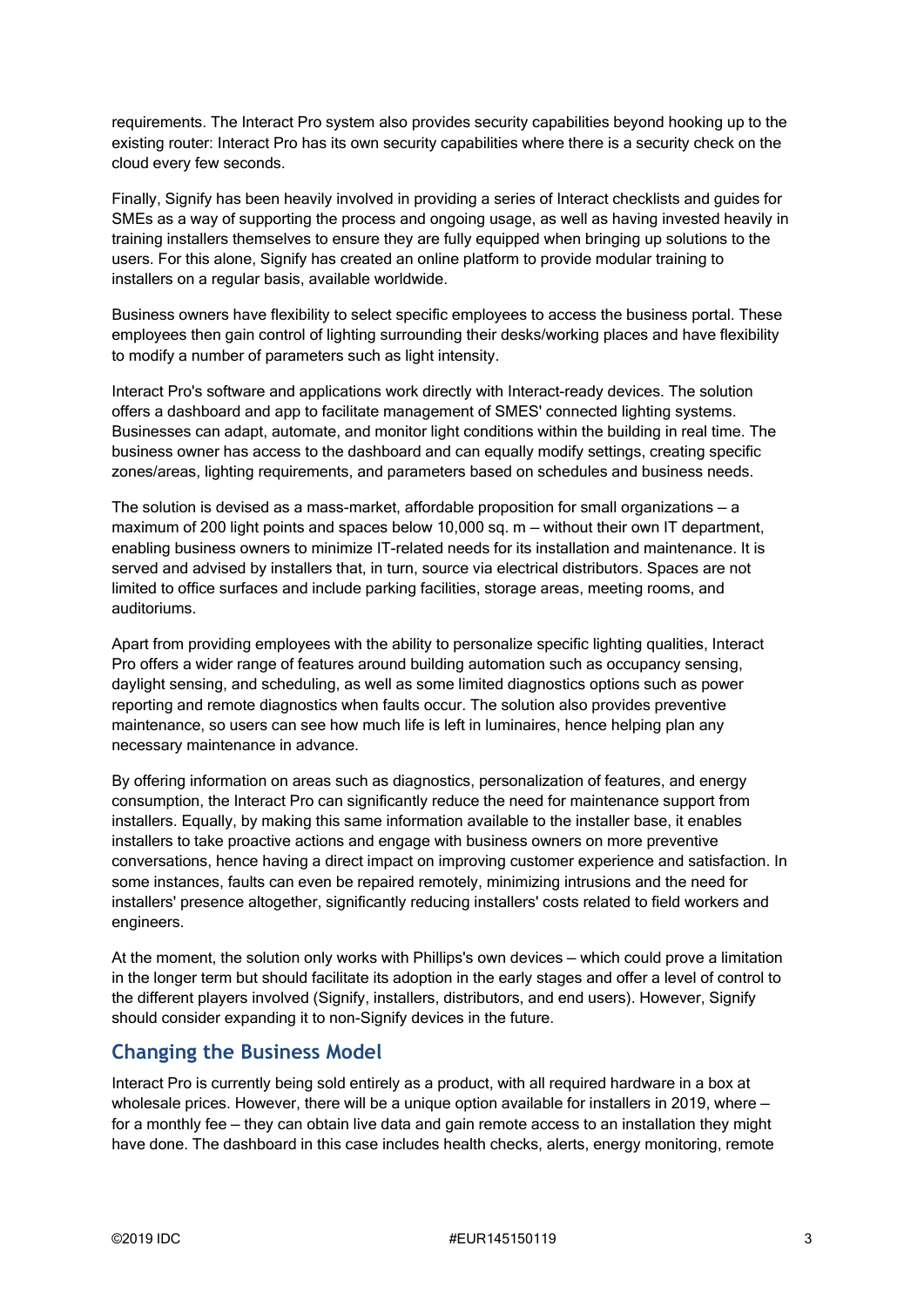adaptation of the settings, and so on. This option will be available for trial for the first five months and five projects.

Signify perceives Interact Pro as a first step toward a change in its business model and the way it interacts with installers and users. By offering a free app, Signify can gather information directly from users, gaining visibility on usage patterns and preferences, which would in turn help in the production and design processes.

On the other hand, the new model would enable partners and installers to offer value-added services to users, as well as grant remote access to information collected from the system, helping them plan repairs, maintenance visits, and ultimately help manage resources more effectively. They can also provide improved customer experience and increased customer satisfaction.

IDC views Signify's Interact Pro offering as a potential game changer for the SME market, capable of approaching the needs of distributors, installers, and end users. Signify and its partners (installers and distributors) have access to a substantial amount of data from the solution — they must ensure this data can provide insights to drive better customer experience and further innovation in terms of improved designs, products, and services for end users.

### *Early Results*

Interact Pro has been installed in 108 countries across the globe and initial feedback from customers has been positive. The benefits relate to efficiency gains on energy consumption, for example, as well as to the noticeable effect of the new features within the working environment.

Furthermore, initial reactions from installers and distributors have been equally encouraging, with usage stats among installers increasing daily and a number of distributors having embedded the solution in their own websites, customer-facing materials, and ongoing conversations with customers.

### **LEARN MORE**

### **Related Research**

- European Consumer Connected Home Security Market Overview (IDC #EMEA43957519, April 2019)
- **European Internet of Things Best Practices: Becoming an IoT Hero in 2019 (IDC** #EMEA44856719, February 2019)
- IoT Opportunities and Trends in Western Europe, 2018: Understanding the Differences (IDC #EMEA44416718, November 2018)

### **Synopsis**

This IDC Market Perspective explores Signify's latest Interact proposition, which uses IoT technology to offer smart lighting connected solutions to business owners. In particular, Interact Pro was launched at the end of 2018 and is aimed at SMEs and family businesses. "The solution is the clear result of an organization listening to end users and channel partners to fulfill customers' needs, and it is a potential game changer for the SME market, capable of approaching the needs of distributors, installers, and end users" says Marta Muñoz, European research director and IoT Practice lead.